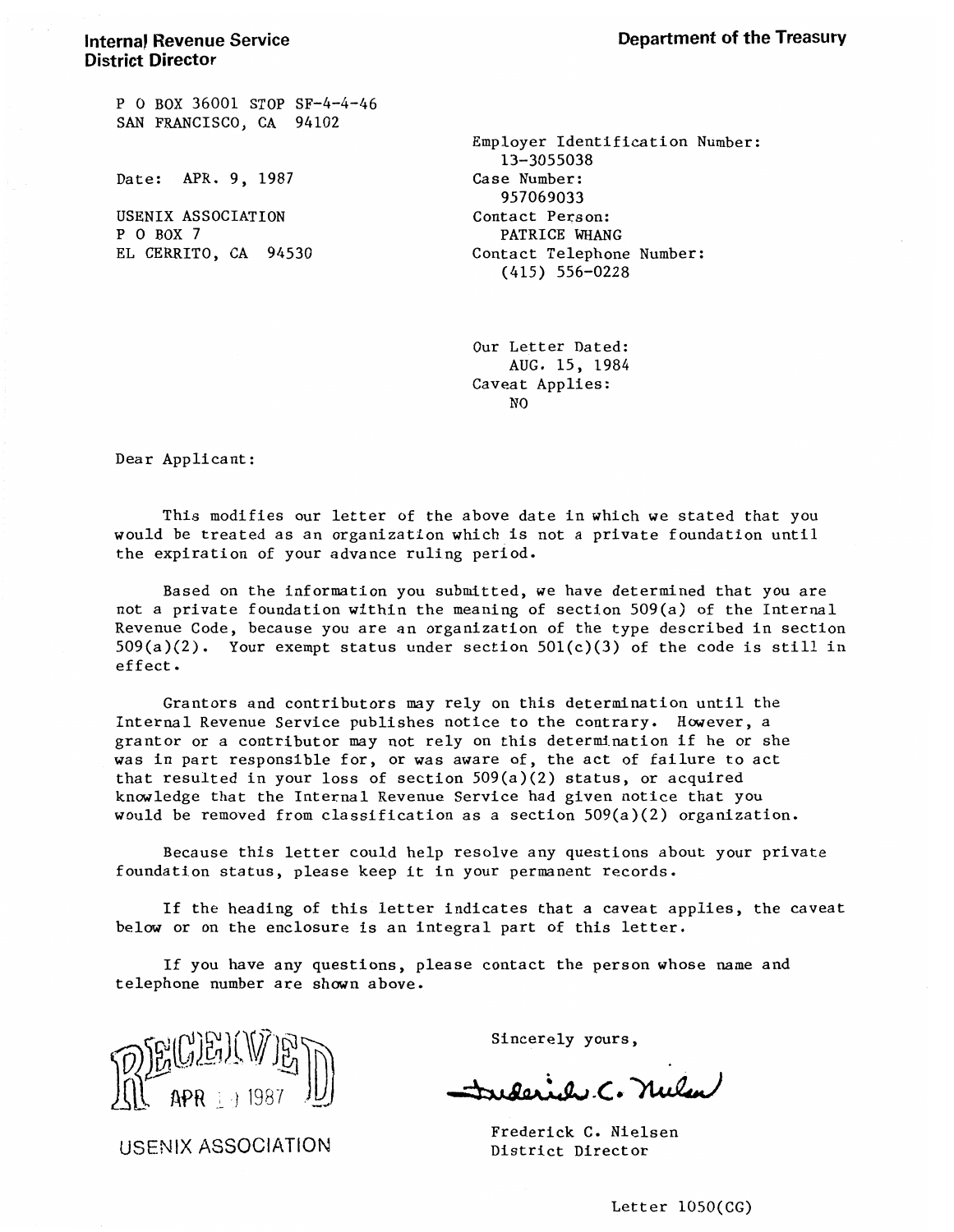**DEPARTMENT** OF THE TREASURY

Date: AllG 15 1984



Usenix Association USENIX ASSOCIATION P. O. Box 7 El Cerrito. CA 94530

| Employer Identification Number: |  |
|---------------------------------|--|
| 13-3055038                      |  |
| Accounting Period End:          |  |

November 30

Foundation Status Classification:  $509(a)(2)$ 

Advance Ruling Period Ending: November 30, 1986 Person to Contact: Taxpayer

Service Representative Contact Talephone Number:

[800] 424-1040

Dear Applicant:

Based on information supplied, and assuming your operations will be stated in your application for recognition of exemption, we have a s determined you are exempt from Federal income tax under section 501(c)(3) of the Internal Revenue Code.

Because you are a newly created organization, we are not now making  $\mathbf{a}$ final determination of your foundation status under section 509(a) of the Code. However, we have determined that you can reasonably be expected to be a publicly supported organization described in section  $509(a)[2]$ 

Accordingly, you will be treated as a publicly supported organization, and not as a private foundation, during an advance ruling period. This advance ruling period begins on the date of your inception and ends on the date shown above.

90 days after the end of your advance ruling period, Within you must submit to us information needed to determine whether you have met requirements of the applicable support test the during the advance ruling period. If you establish that you have been a publicly supported organization, you will be classified as a section 509(a)(1) or 509(a)(2) organization as long as you continue to meet the requirements of the applicable support test. If you do not meet the public support requirements during the advance ruling period, you will be classified as a private foundation for future periods. Also, if you are classified as a private foundation, you will be treated as a private foundation from the date of your inception for purposes of sections 507(d) and 4940.

Grantors and donors may rely on the determination that you are not a private foundation until 90 days after the end of your advance ruling period. If you submit the required information within the 90 days, grantors and donors may continue to rely on the advance determination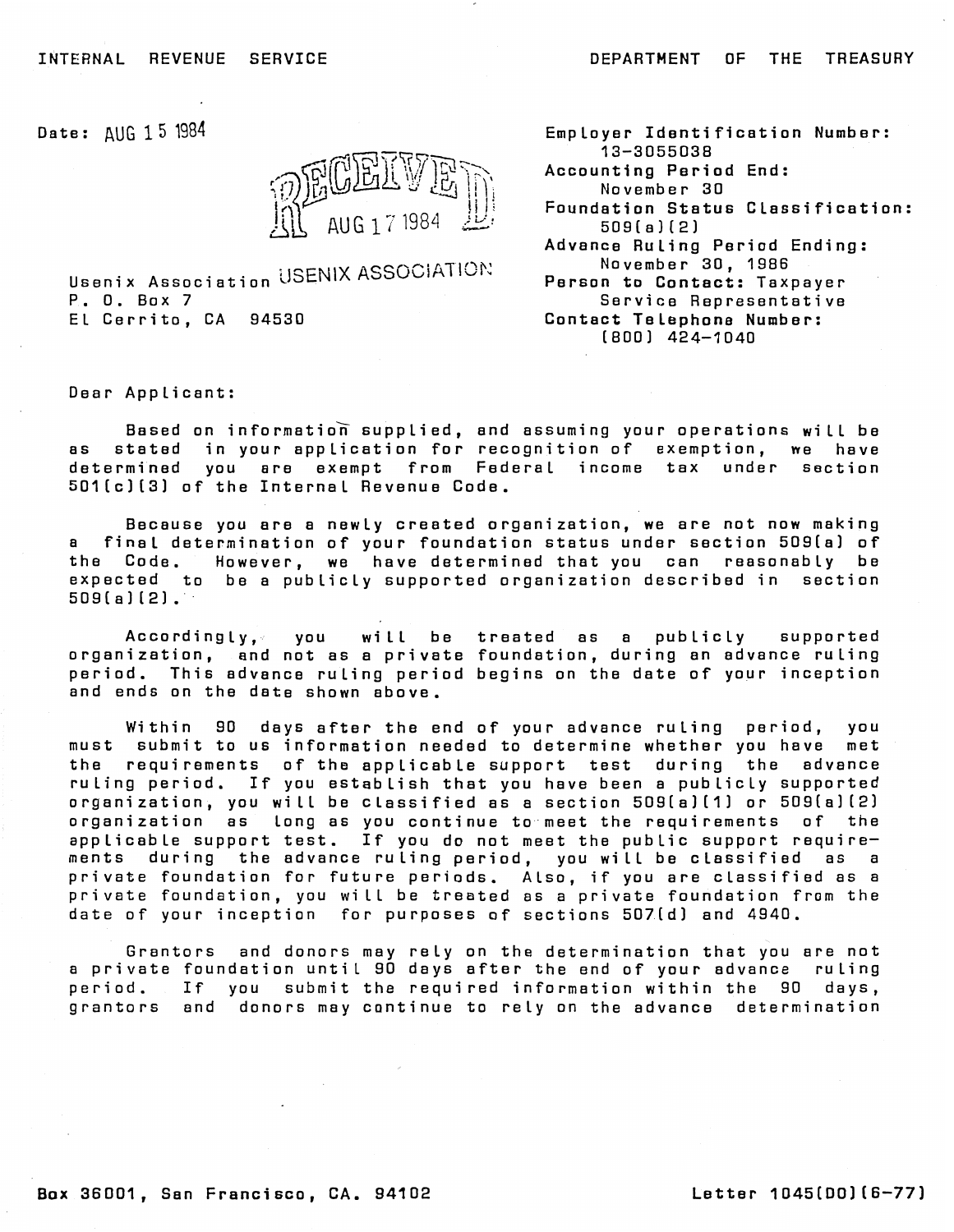until the Service makes a final determination of your foundation status. However, if notice that you will no longer be treated as a section 509(a)(2) organization is published in the Internal Revenue Bulletin, grantors and donors may not rely on this determination after the date of publication. Also, a grantor or donor may not rely on this  $s$ uch determination if he or she was in part responsible for, or was aware of, the act or failure to act that resulted in your loss of section 509(a)(2) status, or acquired knowledge that the Internal Revenue Service had given notice that you would be removed from classification as a section 509(a)(2) organization.

If your sources of support, or your purposes, character, or method of operation change, please let us know so we can consider the effect of the change on your exempt status and foundation status. Also, you should inform us of all changes in your name and address.

Generally, you are not liable for social security (FICA) taxes unless vou file a waiver of exemption certificate as provided in the Federal Insurance Contributions Act. If you have paid FICA taxes without filing the waiver, you should call us. You are not liable for the tax imposed under the Federal Unemployment Tax Act (FUTA).

Organizations that are not private foundations are not subject to the excise taxes under Chapter 42 of the Code. However, you are not automatically exempt from other Federal excise taxes. If you have any questions about excise, employment, or other Federal taxes, please let us know.

Donors may deduct contributions to you as provided in section 170 of the Code. Bequests, legacies, devises, transfers, or gifts to you or for your use are deductible for Federal estate and gift tax purposes if they meet the applicable provisions of sections 2055, 2106, and 2522 of the Code.

You are required to file Form 990, Return of Organization Exempt from Income Tax, only if your gross receipts each year are normally more than \$10,000. If a return is required, it must be filed by the 15th day of the fifth month after the end of your annual accounting period. The law imposes a penalty of \$10 a day, up to a maximum of \$5,000, when a return is filed late, unless there is reasonable cause for the delay.

You are not required to file Federal income tax returns unless you are subject to the tax on unrelated business income under section 511 of the Code. If you are subject to this tax, you must file an income tax<br>return on Form 990-T. In this letter, we are not determining whether any of your present or proposed activities are unrelated trade or business as defined in section 513 of the Code.

Beginning January 1. 1984, unless specifically excepted, you must pay taxes under the Federal Insurance Contributions Act (social security taxes) for each emplovee who is paid \$100 or more in a calendar year.

Contribution deductions are allowable to donors only to the extent that their contributions are gifts, with no consideration received. Dues, subscriptions, ticket purchases, and similar payments may not necessari